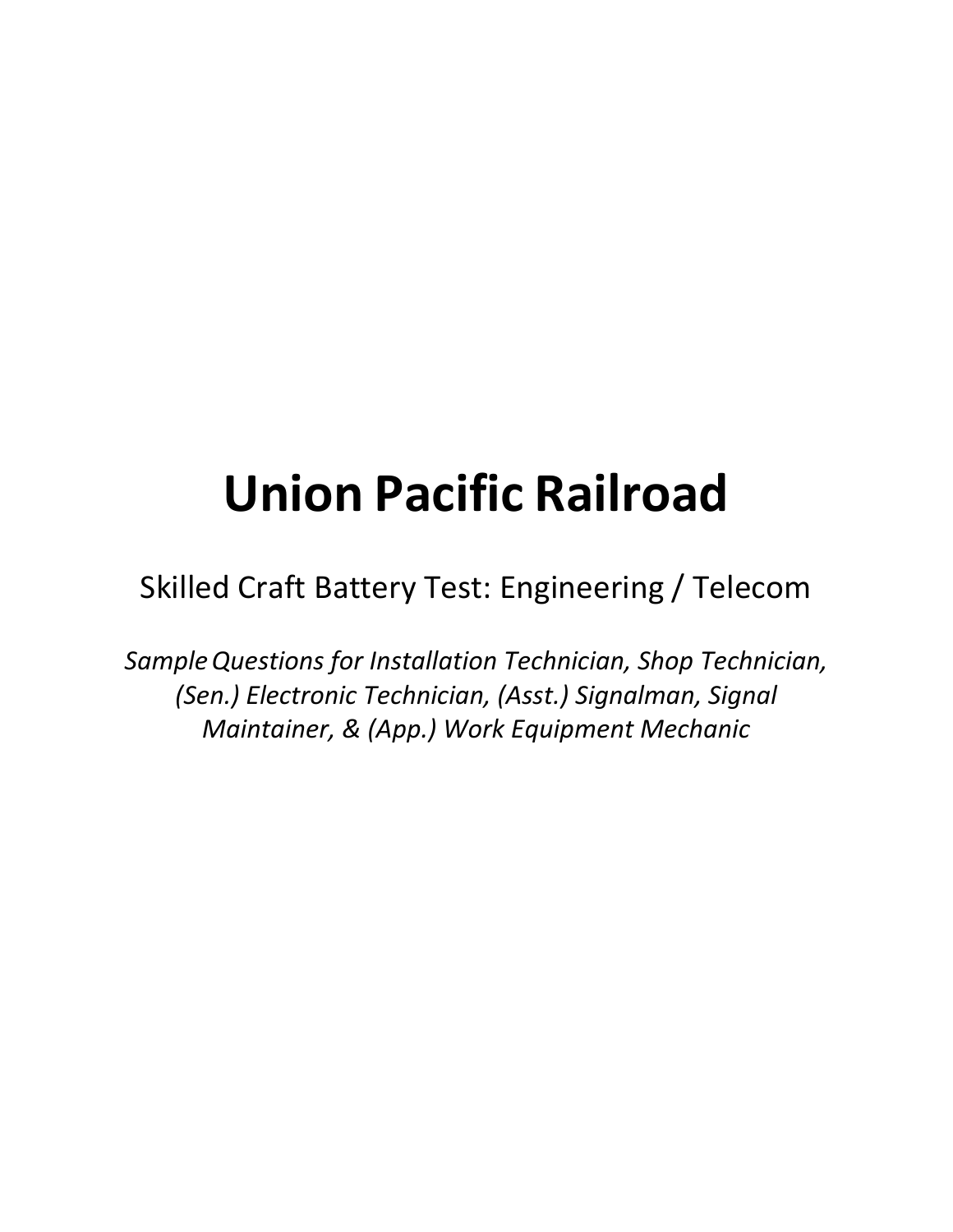## **Workplace Practices Instructions**

This section contains sample items for the Workplace Practices Test. The items contained in this section are meant to provide you with an idea of what to expect when taking the Workplace Practices Test.

This test has two sub-sections. Both sections include questions that describe peoples' attitudes about themselves and their work. Please answer each question in a way that best describes your own experiences, judgments, and opinions. It is very important that you answer each item honestly and as accurately as possible. There are no right or wrong answers to this test.

In the first section you are asked to read each statement, then decide whether you agree or disagree with what it says, and select your answer.

Section two contains two types of questions. Some questions ask you about work practices. Other questions describe a situation and ask you what you would do. Read each question and choose the one answer that most accurately reflects your opinion. For some questions, more than one answer may seem appropriate. In these instances, choose the one answer that most accurately reflects your opinion.

### **Section 1 Sample Question:**



## **Section 2 Sample Question:**

How would you describe your attitude towards safety rules on the job?

- $\circ$  Some safety rules actually slow work down.
- $\circ$  Some are more important than others.
- O If you're careful, you'll never need them.
- $\Box$  I'm glad that companies insist on them.
- $\circ$  A lot of safety rules could be eliminated.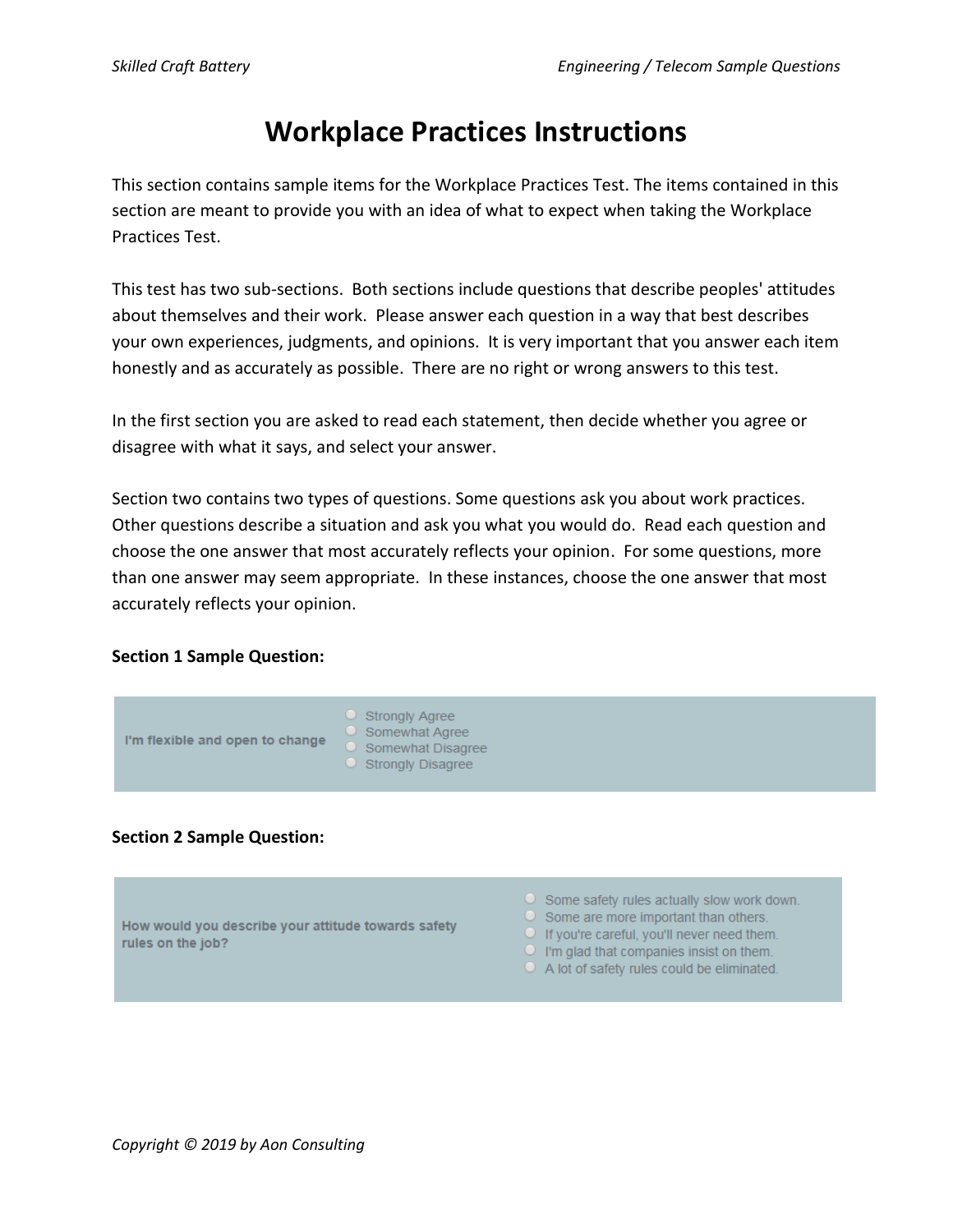B

A

# **Mechanical Comprehension Instructions**

This section contains sample items for the Mechanical Comprehension Test. The items contained in this section are meant to provide you with an idea of what to expect when taking the Mechanical Comprehension Test.

This is a test of your ability to solve problems that involve mechanical principles and problems. The test contains questions that show you an illustration of a practical problem, and ask you to determine the correct answer. Use your experience and judgment to choose the answer you think is best.

#### **For sample questions 1-3, examine the pictures to the right of each question.**